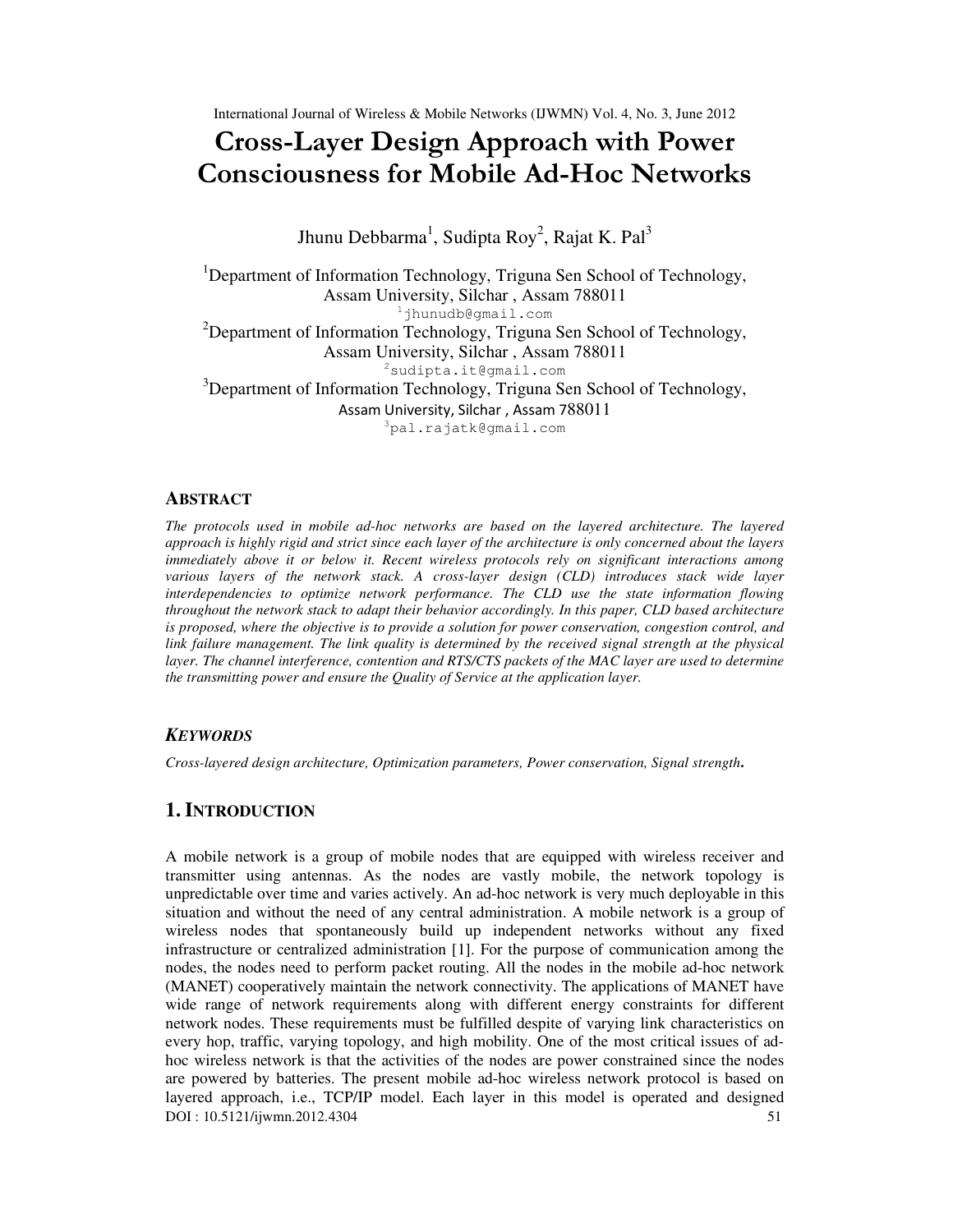International Journal of Wireless & Mobile Networks (IJWMN) Vol. 4, No. 3, June 2012 independently, with interfaces among the layers. The interfaces are independent of the individual network constraints and applications. This paradigm of the interfaces has greatly simplified the network design and has contributed to robust, scalable protocols of the internet.

The objectives of routing algorithms in ad-hoc networks are based on optimization of multiple parameters instead of concentrating only on minimization of number of hops. Energy efficiency is one of the parameters to be optimized as the nodes have limited energy. In order to achieve that goal, vertical communication amongst the different layers of the protocol stack is required and this can be incorporated by cross-layer architecture. In this approach, different layers share useful information related to routing strategy to reduce the communication overhead and thus minimizing energy consumption of the participating nodes [2]. Some functions of the ad-hoc wireless network like mobility management, energy management, Quality of service (QoS), security, and cooperation cannot be implemented in a single layer of the network protocol. It is possible to implement these functions by exploiting and combining mechanisms of all the layers of the network protocol. A possible way to implement these functions is to avoid the rigid layering in which the protocols in each layer are developed in isolation but rather within an integrated and hierarchical framework that takes advantage of the interdependencies among them. The current ongoing debate among ad-hoc network researchers is cross-layered versus legacy-layered architectures.

In order to achieve desired optimization goal, there is need for information flow among different layers of the protocol stack which is termed as cross-layer design (CLD) approach. It relies on the interactions among layers of the network stack; see Figure 1. Cross layering can provide significant performance benefits though it is proved that the layered design has been one of the key elements of the success of Internet. The layers can share locally available information and this will improve the performance.

| <b>Application Layer</b> |                                         |                    |            |                                                     | Group Communication, Service Locations                         |
|--------------------------|-----------------------------------------|--------------------|------------|-----------------------------------------------------|----------------------------------------------------------------|
| <b>Transport Layer</b>   | ervice<br>managem<br>$u$ alit<br>Energy | cooperation<br>and | management | <b>Transport Layer Protocols</b>                    |                                                                |
| Network Layer            |                                         |                    |            | TCP/IP routing, Addressing, Forwarding              |                                                                |
| <b>MAC</b> Layer         |                                         |                    |            | Framing, Error Detection and Control,<br>Congestion |                                                                |
| Link Layer               |                                         |                    | Security   | Mobility                                            | Antennas, MAC, Bluetooth, Power Control,<br>802.11, Hyper LAN. |

Figure 1. MANET functions sharing between different layers through Cross Layer Design.

The different characteristics of the existing CLD architecture are enlisted as given below:

- a) CLD involves the combinations of layers physical-MAC-network, MAC-network, network-transport only.
- b) It provides individual solution for power conservation, energy minimization, flow control, congestion control, and fault tolerance.
- c) Only the local link information from its MAC layer is used by the congestion avoidance algorithm.
- d) There is high and expensive overhead.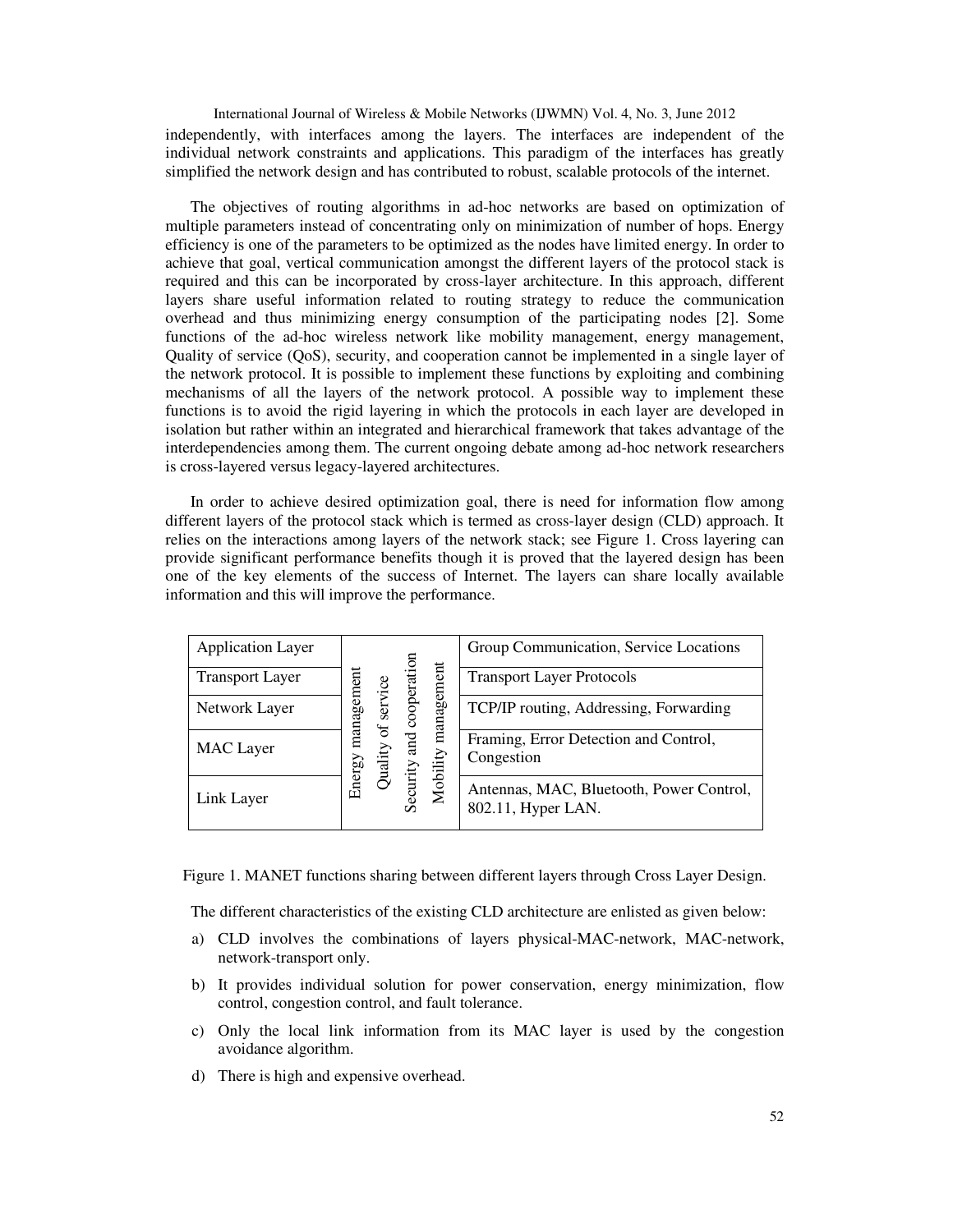The above mentioned features have certain drawbacks. There is still no work done on complete integration of MAC-network-transport layers. The local information from the MAC layer is not sufficient to replicate the network situation when the whole network becomes unstable. There is still no complete solution for power conservation, energy minimization, flow control, congestion control, and fault tolerance. Only individual solutions are there for these problems.

Due to high mobility of the nodes, there is always a high chance for frequent change of topology. To accommodate the dynamic topology and to facilitate communication in multi-hop fashion, reactive protocols are available. The Ad-hoc On-demand Distance Vector (AODV) is a reactive protocol that creates route to the destination only when the sender node has data to transmit by initiating a route discovery mechanism and maintains it until it is required by the source [3]. The source node initiates route establishment by broadcasting Route Request (RREQ) packet to its neighbours and waits for the Route Reply (RREP) packet from the destination or intermediate nodes that have fresh route information to the destination. A new CLD is proposed in this paper to provide a solution for unidirectional link failure management, reliable route discovery, and power conservation.

In view of all these, the paper is organized as follows. Section 2 presents the related works done in cross-layering design. Section 3 discusses the proposed cross-layer design architecture. Section 4 describes the simulation results, and the paper concluded in Section 5.

# **2. RELATED WORKS**

A. J. Goldsmith *et al.* have identified that cross-layer approach to network design can increase the design complexity [4]. The layered protocol is useful in allowing designers to optimize single layer design without complexity and concerning other layers. The cross-layer design must consider the advantages of the layering keeping some form of separation among the layers. Each layer is identified by certain parameters that are to be shared by the layers just above or below it. The parameter sharing of the layers assists in determining the operation modes that are suitable for application conditions, network, and current channel situation.

S. Shakkottai *et al.* have discussed that Layer Triggers (predefined signals) are the basic cross-layer design implementation that provide quantifiable performance improvements by attaining compatibility through the extension of layered approach [5]. The example of Layer Trigger is Transmission Control Protocol (TCP) with Explicit Congestion Notification (ECN). The ECN mechanisms have an advantage to TCP by showing the differences between congestion loss and wireless channel related loss. TCP with ECN also avoids delays and packet loss, thereby improving the performance of the network.

L. Chen *et al.* have discussed the design of cross-layer congestion control and scheduling for wireless ad-hoc networks [6]. The scheduling constraint is formulated earlier by considering multi-commodity flow variables and resource allocation in networks with fixed wireless channels. The resource allocation problem resulted to three sub-problems: routing, scheduling, and congestion control.

B. Ramachandran *et al.* have discussed about a simple CLD between physical layer and MAC layer for power conservation based on transmission power control [7]. The carrier sense multiple access with collision avoidance of IEEE 802.11 is integrated with the power control algorithm. The exchange of Request-To-Send (RTS) / Clear-To-Send (CTS) control signal is used to piggyback the information to enable the sender node to discover the minimum power requirement to transmit the data.

An Adaptive Link-Weight (ALW) routing protocol is proposed by A. N. Al-Khwildi *et al.* [8]. This protocol selects an optimum route based on low delay, long route time, and available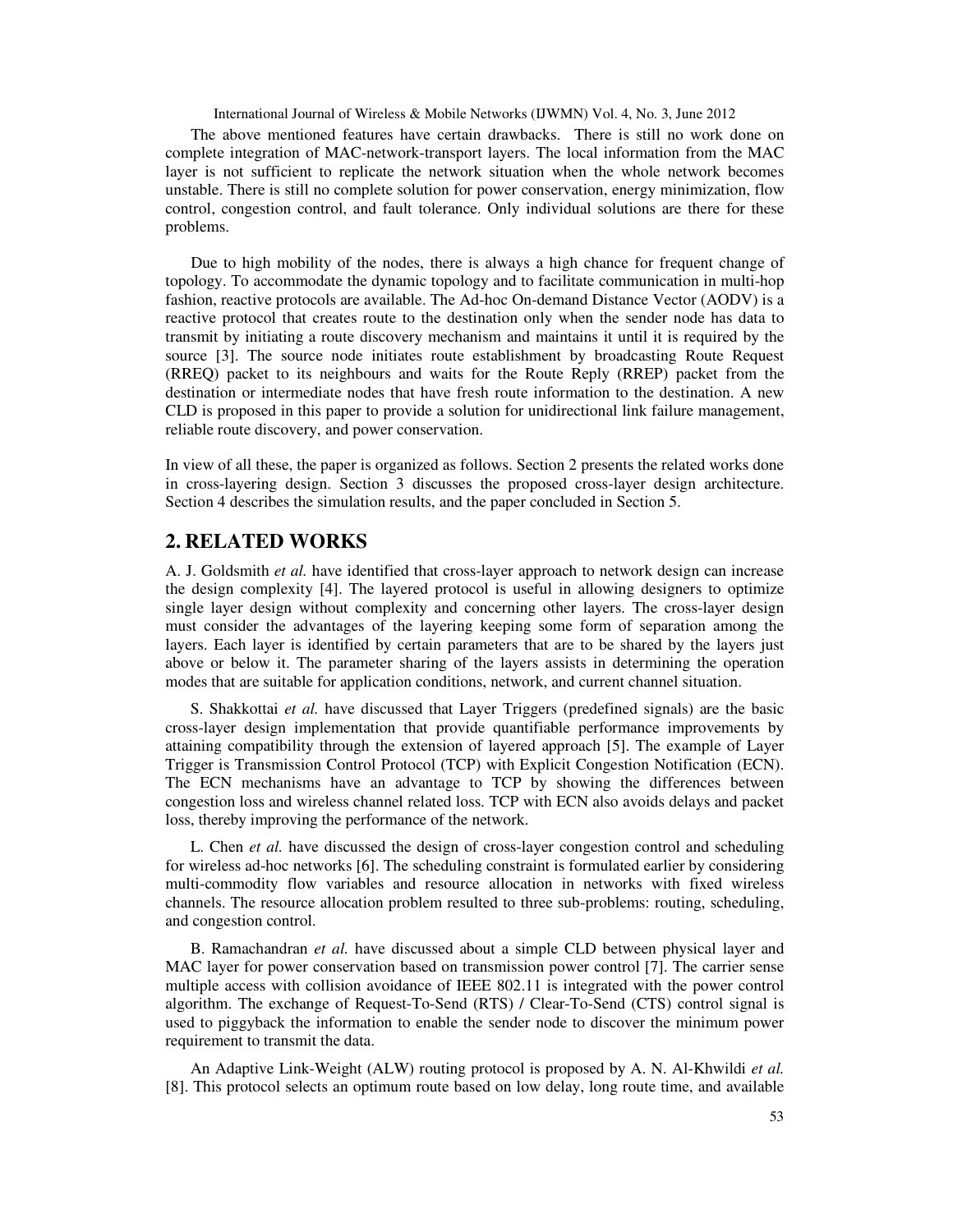bandwidth. Cross-layering technique is used in which the ALW routing protocol is integrated with the application and physical layer. The proposed design allows applications to convey preferences to the ALW protocol to override the default path selection mechanism.

Premalatha *et al.* have discussed about the design challenges for energy constraint ad-hoc wireless network [9]. The full CLD architecture tries to exploit protocol design and layer interdependencies to optimize the overall network performance. In this case, control information is continuously flowing top-down and bottom-up in the protocol stack. An adaptive routing may be developed based on traffic, network, and current link condition. The application layer can utilize a notion of soft QoS by adapting the underlying network condition.

S. Mahlnecht *et al.* have proposed the use of explicit signaling to minimize the impact of mobility and link disconnection [10]. The explicit signaling includes route failure notification and route reestablishment notification from the intermediate nodes to notify the sender TCP about the disruption and to establish a new route.

X. Xia *et al.* have discussed that layer triggers are not sufficient to fix ad-hoc networks performance problem due to TCP-IP-MAC interactions [11]. Two-link-level mechanisms, link-RED, and adaptive spacing is introduced to improve TCP efficiency; hence a joint design of the TCP protocols and MAC protocols are essential.

M. Conti *et al.* have discussed that the protocols belonging to different layers can cooperate by sharing the network status information but at the same time maintaining the separation of layers for protocol design [12]. The proposed solution has the advantage of balanced crosslayer design. The cross-layering is limited to parameters and implemented through data sharing called network status, which is a shared memory that every layer can access. Interlayer cooperation is obtained by variable sharing and the protocols are still implemented in each layer.

# **3. PROPOSED CROSS-LAYER DESIGN**

An approach is made to design a cross-layer architecture that is aimed at providing a combined solution for link failure management and power conservation.

- a. To address the link failure problem, the received signal strength from the physical layer can help to determine the link quality. The links with low signal strength are discarded from the route selection [13].
- b. To address congestion control, the channel interference and contention of the nodes can be estimated and notified to the application layer. This estimation of the MAC layer can be utilized by the application layer and the transmission rate can be adjusted accordingly, to avoid congestion.
- c. To address the power conservation, the MAC layer RTS/CTS packet exchange can be used. The minimum required power can be estimated and accordingly the application layer can adjust the transmitting power.

#### **3.1 Link Failure Management**

The signal strength of the received signal can be estimated at the physical layer. This information is transferred to the MAC layer along with the signal strength information. The MAC layer uses this information for making calculations, later it is passed to the routing layer along with routing control packet. In the routing layer, the information is stored in the neighbour table (or routing table) and it is used in some decision making process. The IEEE 802.11 is reliable MAC protocol and it assumes fixed maximum transmission, since RTS must reach every exposed node and every CTS must reach every hidden node to avoid collision.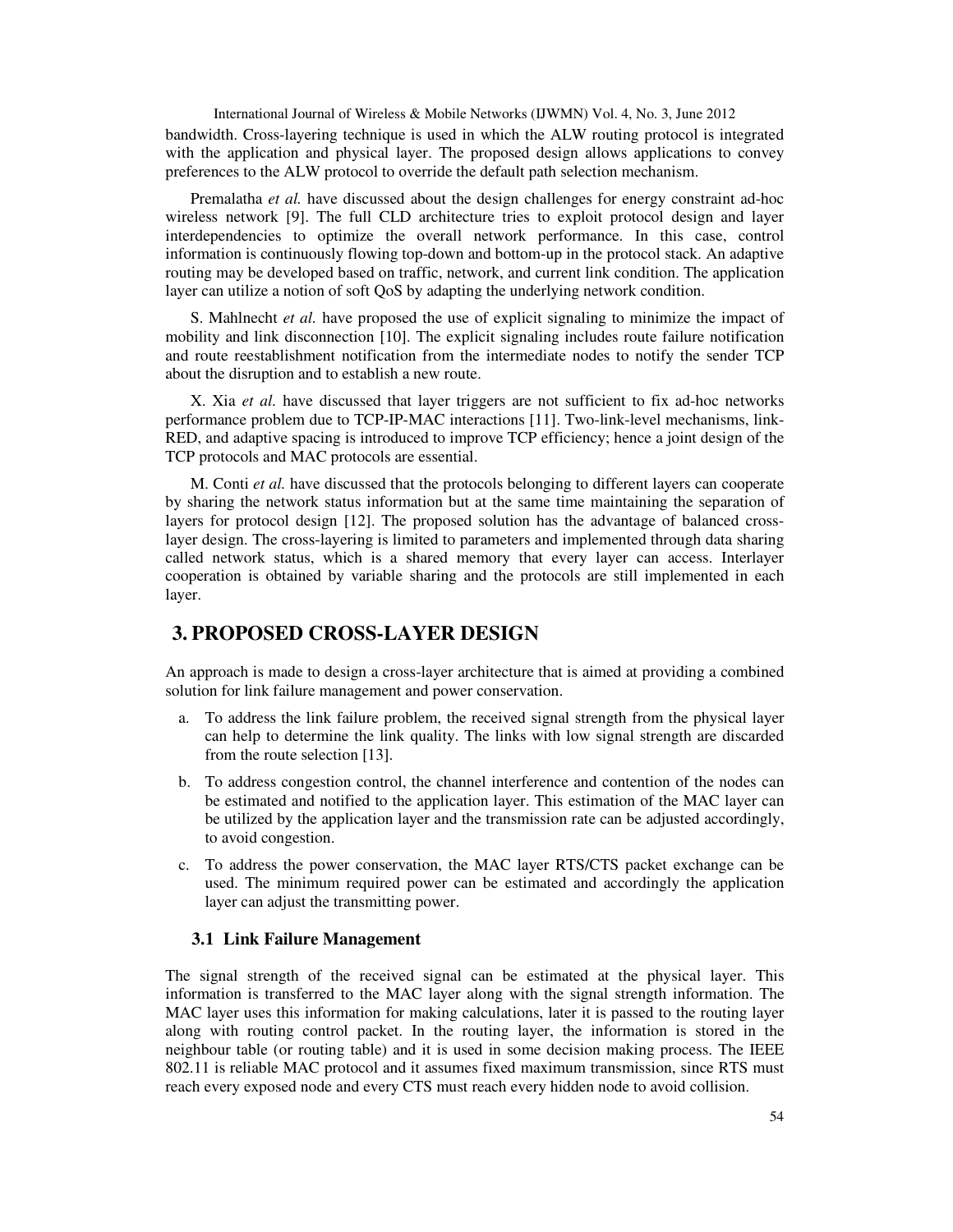#### **3.1.1 Power Consciousness for Energy Conservation**

The nodes are having limited power and storage capacity, so power conscious cross-layer design is essential to save battery. A sender node while sending the RTS packet also attaches its transmission power. The receiver node measures the signal strength while receiving the RTS packet using the following relationship as shown in Eqn. (1).

$$
T_R = T_S(\alpha/4\pi d)^2 S_T S_R \tag{1}
$$

Here  $\alpha$  is the wavelength of the carrier signal, *d* is the distance between the sender node and the receiver node.  $S_T$  is the unity gain of sending nodes omni-directional antennas and  $S_R$  is the unity gain of receiving nodes omni-directional antennas.  $T<sub>S</sub>$  is the sender nodes transmission power and  $T_R$  is the received signal power at the receiving node.

The receiving node calculates the path loss experienced as shown in Eqn. (2).

$$
Path\_loss = T_R - T_S \tag{2}
$$

The minimum required transmission power  $P_{min}$  of the node is calculated by Eqn. (3).

$$
P_{min} = L \times (Path\_loss + X_{th})
$$
\n(3)

Here *L* is the multiplying factor that provides marginal hike in minimum required transmission power to withstand against the effect of interferences on packet reception. *Xth* is the receiver threshold, the minimum received power essential for proper signal detection.

There are a set of protocols available for power control in mobile ad-hoc networks based on the common power approach [14]. These protocols are complex and have been analyzed that the variable range transmission power is a better approach than the common power.

In this paper, power control is also introduced to the RTS/CTS packets based on the received signal strength. When a source node wants to transmit data, it initiates the AODV routing protocol by broadcasting the RREQ packet to the neighbour nodes and the RREP packet is received from the intermediate nodes via the shortest route and then enters it in their routing table about the next hop to which the later data packets are needed to be forwarded.

For power conservation, the RREP packet is identified by an identifier (id) at the MAC layer and its signal strength information is obtained from the physical layer. The nodes that receive the AODV's RREP packet, compute two parameters— $(i)$  path loss experienced using Eqn. (2) and (ii) minimum required transmission power using Eqn. (2) and Eqn. (3). The *Pmin* and the next destination node information are stored in the routing table.

The proposed CLD works as follows:

- a) The nodes that send the RTS would refer to the routing table for the details of the minimum required transmission power.
- b) The sender node would then tune its transmission power and also inserts this value as an extra field in the RTS packet.
- c) The receiver node, on receipt of RTS, would tune its transmission power and replies back with CTS packet.
- d) Then the sender node would send the data with the requisite transmission power.
- e) The receiver node would also send the ACK with requisite transmission power.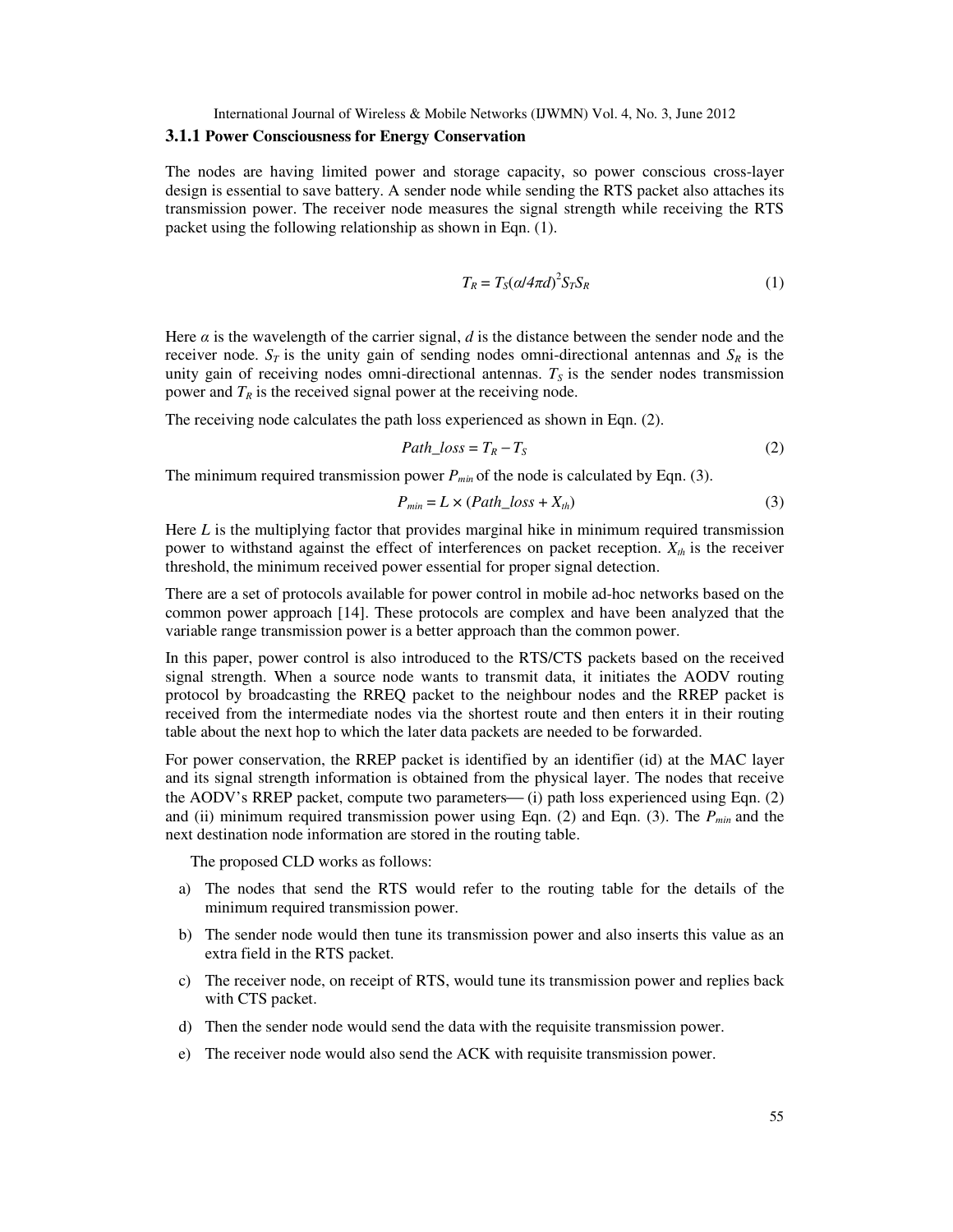This CLD involves the interaction of physical-MAC-routing layers. At the routing layer, the RREQ and RREP packets of the AODV routing protocol are transmitted with maximum transmission power so that bi-directionality of links, connectivity, and number of hops are unchanged. At the MAC layer, all the transmission sequences: RTS-CTS-DATA-ACK uses the minimum required power transmission level. The sender node on receipt of the ACK, calculates the path loss incurred using the currently used minimum transmit power value in its routing table to tackle high mobility. This adaptive transmit power updating mitigates unnecessary link/route failure due to the combined effect of power control and node mobility as transmission power is updated on per packet basis.

#### **3.2 Unidirectional Link Rejection**

The nodes in the ad-hoc networks are characterized by asymmetry links that means low-power nodes are able to receive from high power nodes but not vice versa. The AODV routing protocols has been designed for networks, with bidirectional links. The presence of asymmetric links become undetected and the RREP packet transmission along the reverse path fails.

In Figure 2, the route discovery process from node A to node B fails, since the RREP packet could not reach node A. This is due to the fact that, the AODV at the destination entertains the first received RREQ packet and does not reply to the RREQ packet via node C.

The AODV protocol allows only two RREQ retries. It fails to discover a route if there are more than two low-power nodes along the shortest route between the sender and receiver nodes.



Figure 2. Route Reply failure due to low power nodes B, and C

To tackle the asymmetric links, different mechanisms are used as:

- a) Periodic "Hello message" transmission when there is unidirectional link.
- b) Black listing of nodes is done by storing the node where unidirectional link occurs and also to store the next hop of the failed RREP.
- c) Reverse path search: In this scheme every node maintains multiple reverse paths while broadcasting RREQ. When RREP fails at a node the corresponding reverse path is erased and the RREP is retried along an alternate reverse path [15].

In this proposal, the unidirectional links are identified and rejected in the RREQ broadcast stage itself. If any bidirectional link exists, it is identified at the first RREQ packet broadcast. Whenever a node broadcasts the RREQ packet, it also includes the transmission power and antenna threshold value in the RREQ packet. On receipt of the RREQ packet by the receiver node, the path loss experienced by the RREQ packet is computed. It can detect if the link is bidirectional by comparing the sender node's antenna threshold value and the path loss value by Eqn. (4).

$$
T_s > (Path\_loss + X_{th})
$$
\n<sup>(4)</sup>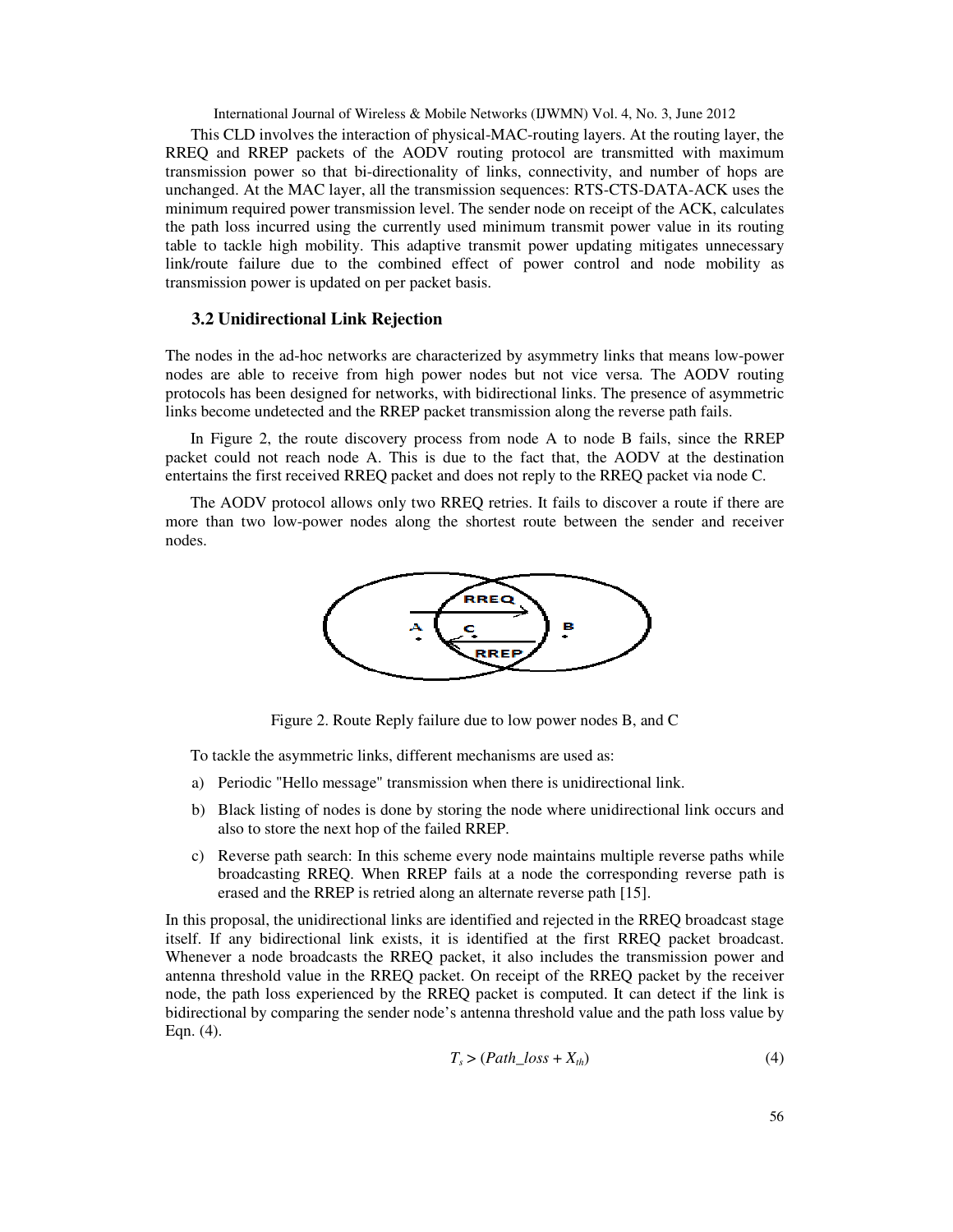If so, then the link is bidirectional and the RREP packet may reach to the sender node. In this manner, the RREQ packet is processed as per route discovery process of AODV and the RREQ packet is broadcasted after replacing the transmission power field by its own transmission power value. If the transmission power is less, the RREQ packet is discarded and the unidirectional link is rejected in the RREQ forwarding phase itself.

## **3.3 Route Discovery**

For reliable route discovery, the proposed CLD considers the received signal strength of RREQ to decide whether to forward or discard. The route discovery done in this manner is aimed to save resources, reduce route failure, and minimize routing overheads. The signal strength is compared to the defined fixed threshold value and decision is taken as to forward or discard [16].

In the proposed technique, the high mobility of nodes is taken into consideration by incorporating a parameter that decides if two nodes are becoming closer and moving apart. The received signal strength of RREQ is stored in the routing table against the address of the neighbouring nodes from which RREQ is received. The current value of received signal strength and the previous value are compared; if the current value is greater, that means the nodes are becoming closer else they are moving away from each other.

# **4. SIMULATION RESULTS**

Network Simulator, NS2 is used for the experiments [17]. The simulation area is a square and the nodes are placed uniformly. Each node chooses a random point and moves towards that point with random speed chosen between minimum and maximum values.

The nodes use distributed coordination function of IEEE 802.11 standard with RTS/CTS extension. Simulations are executed for 1200s for three rounds at varying values. The parameters along with the corresponding values that are considered to carry on the simulation are enlisted in Table 1.

| <b>Parameters</b>     | <b>Values</b>                        |
|-----------------------|--------------------------------------|
| Radio frequency       | $2.5$ GHz                            |
| Bandwidth             | 2 Mbps                               |
| Packet size           | 512 bytes                            |
| Inter-packet interval | $0.3$ s                              |
| Number of nodes       | 30                                   |
| Network protocol      | IP                                   |
| Transport protocol    | <b>TCP</b>                           |
| MAC protocol          | <b>IEEE 802.11</b>                   |
| Routing protocol      | <b>AODV</b>                          |
| Antenna gain          | $0$ dBm                              |
| Receiver threshold    | $-80$ dBm                            |
| Receiver sensitivity  | $-90$ dBm                            |
| Grid area             | $500 \text{ m} \times 500 \text{ m}$ |
| Speed                 | 0 and 20 $m/s$                       |
| Traffic               | Constant Bit Ratio (CBR)             |

Table 1. Simulation parameters.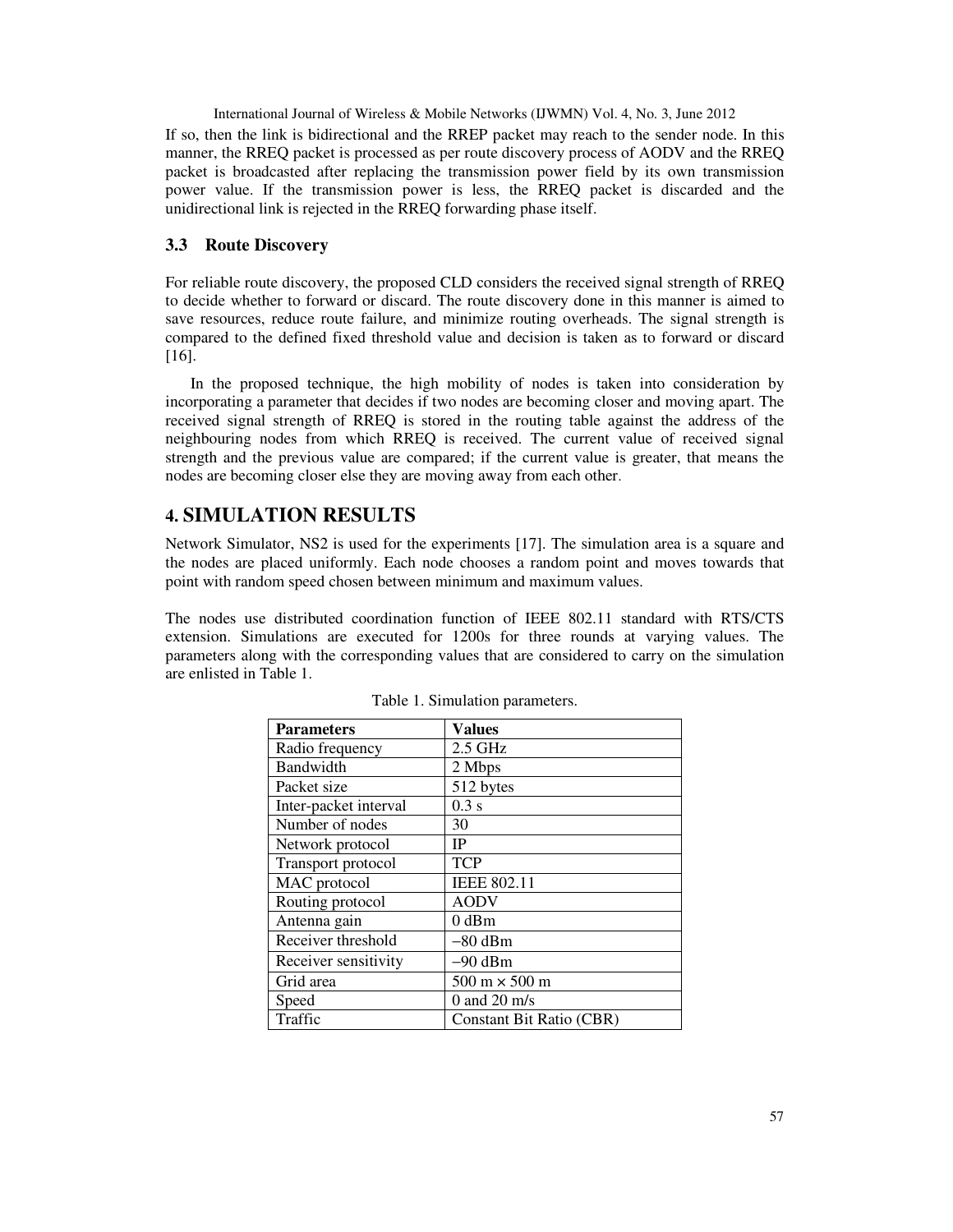#### **Performance Metrics:**

- **1.** Average end-to-end delay: The end-to-end delay is averaged over all surviving data packets from the source to the destination.
- **2.** Throughput: It is the number of packets received successfully.
- **3.** Drop: It indicates the number of packets dropped.
- **4.** Average Energy: It indicates the average energy consumption of all nodes sending, receiving and forwarding operation.
- **5.** Average packet delivery ratio: It indicates the ratio of packets received successfully and the number of packets sent.

#### **4.1 Energy Conservation**

To analyze the properties for improving energy conservation with AODV routing protocol, the CLD was changed to transmit power control for all MAC packets. The CBR traffic was varied to change the offered load with randomly selected sender and receiver node. The amount of energy conservation in cross-layer design protocol (CLDP) ranges in between 10% to 25% as shown in Figure. 3 The modified cross-layer design protocol shows more collision than unmodified protocol (UMP) of IEEE 802.11 and AODV due to uneven power usages by the nodes; the low-powered nodes suffer from high interference caused by high-power nodes. The minimum power requirement can be estimated by the RTS/CTS packets of the MAC layer. The node sending RTS packet needs to refer the routing table and accordingly tunes its transmitting power as per the signal strength value. This value is also added as an extra field in the RTS packet such that the receiver can tune to this power while sending the CTS packet. In this way the collisions can be minimized.



Figure 3. Energy conservation versus number of nodes for the cases of UMP and CLDP

#### **4.2 Asymmetric Link Rejection**

In the simulation model, all the nodes with 7 dBm are designated as high-powered with transmission range of about 250 m and nodes with 1 dBm are considered as low-powered with transmission range of 125 m. The simulation setup uses 25 nodes where 50% nodes are lowpowered and the mobility of the nodes varies between 0 to 20 m/s. Four nodes are randomly selected as sender and receiver nodes, and the experiment is carried out for three times. In all the cases, it has been observed that there is improvement on packet delivery ratio of about 25- 35% around the heterogeneously powered ad-hoc networks. There is reduced delay in route discovery. In heterogeneous environment, both the AODV and CLDAODV cause MAC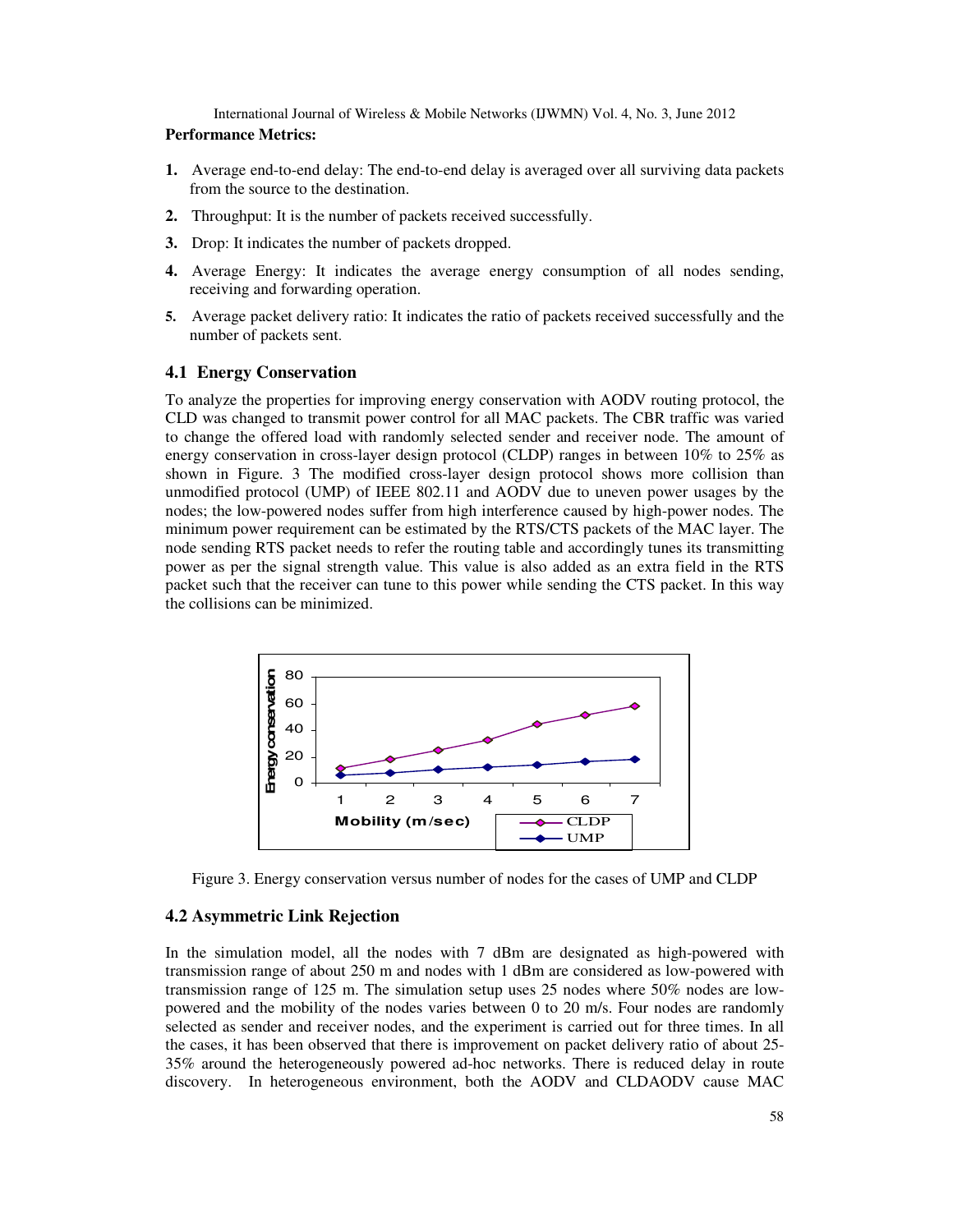collision. Link asymmetry causes low powered nodes to be hidden from the high powered nodes and this increases the number of collisions in the low powered communications. The simulation is considered with 50% low powered and 50% high powered nodes. In both situations the AODV and CLDAODV perform in the same manner due to dynamic network properties.

This implies that the CLDAODV's implementation does not degrade the performance in any form. The MAC collision is reduced to about 70-80% and the routing overhead is reduced to 75-85%. Hence, the proposed cross-layer design offers better performance since the unidirectional links are quickly identified and rejected before RREQ is broadcasted by the sender node.

## **4.3 Route Discovery Simulation Results**

The AODV protocol with fixed threshold value is independent of the node's speed; so it is not justified for all speed values. In the proposed cross-layer protocol, AODV protocol is modified to tackle the situation of node mobility by considering the threshold values. The signal variant is fixed to −75 dBm in AODV and the modified AODV (MAODV) uses the set of values {−81, −80.5, −80, −78, −75 dBm} and it actually depends on the speed of the nodes in the range of 0- 25 m/s.

The graphs in Figures 4(a)-4(d) depict the effect of mobility. There is improvement of Packet delivery ratio, average end-to-end delay and number of transmission in case of cross-layer designed AODV (CLDAODV) to the normal AODV protocol. The number of collisions is more in case of AODV than CLDAODV.



Figure 4(a): Packet delivery Ratio Versus speed(m/s) for MAODV, CLDAODV and AODV.

![](_page_8_Figure_8.jpeg)

Figure 4(b). Average end-to-end delay versus speed(m/s) for MAODV, CLAODV and AODV.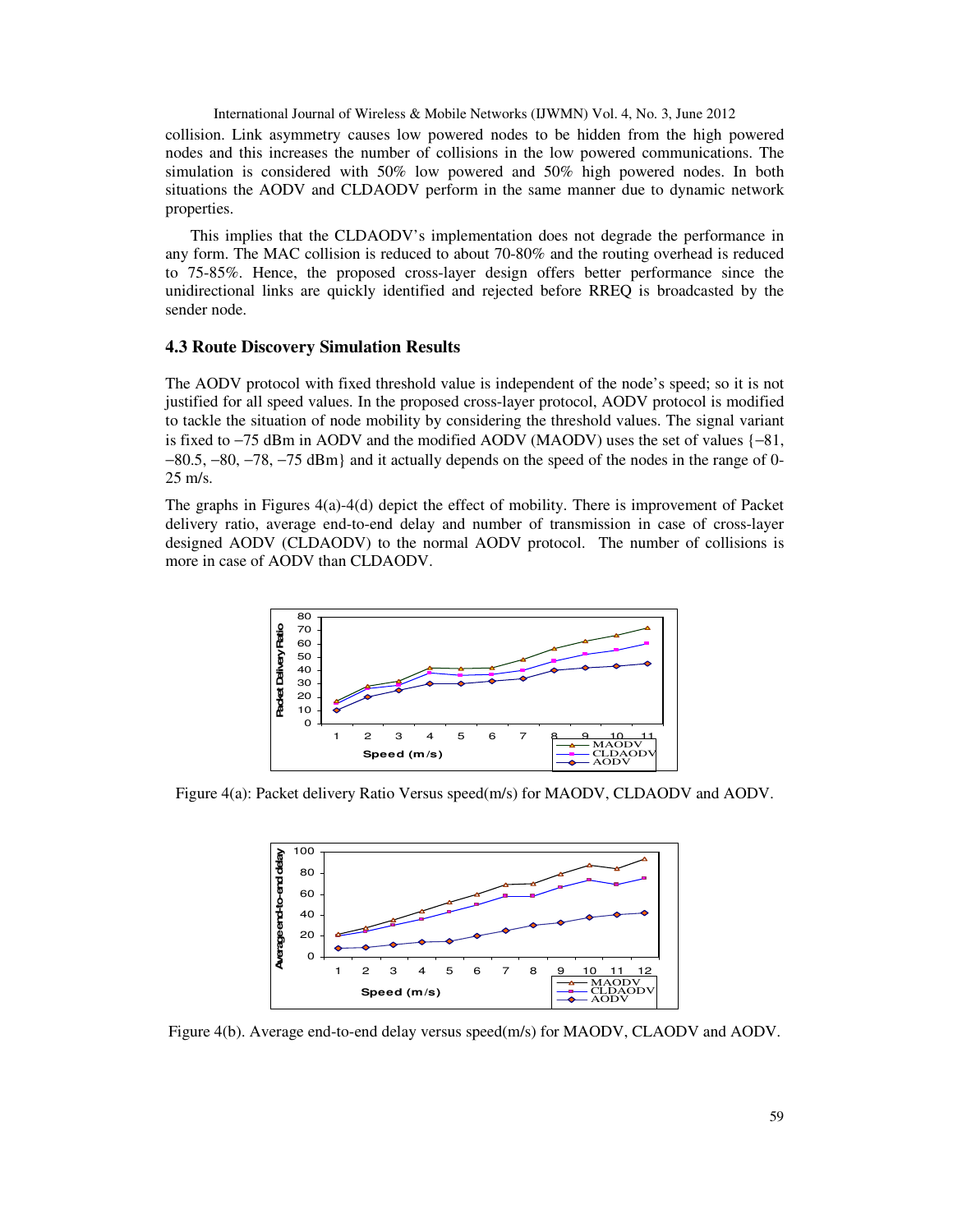![](_page_9_Figure_1.jpeg)

Figure 4(c). No. of collisions versus speed for MAODV, CLAODV and AODV

![](_page_9_Figure_3.jpeg)

Figure 4(d). No of Transmission versus speed for MAODV, CLAODV and AODV

The MAC layer RTS/CTS packet exchange, help to estimate the minimum required power. The signal strength is obtained form the physical layer and this information is used by the routing layer.

Figures 5(a)-5(d) depict the effects of node density. Improvement is seen in the packet delivery ratio, average end-to-end delay and number of transmission. The collision rate is reduced in the CLDAODV.

![](_page_9_Figure_7.jpeg)

Figure 5(a). Packet delivery Ratio versus Node density for CLDAODV and AODV.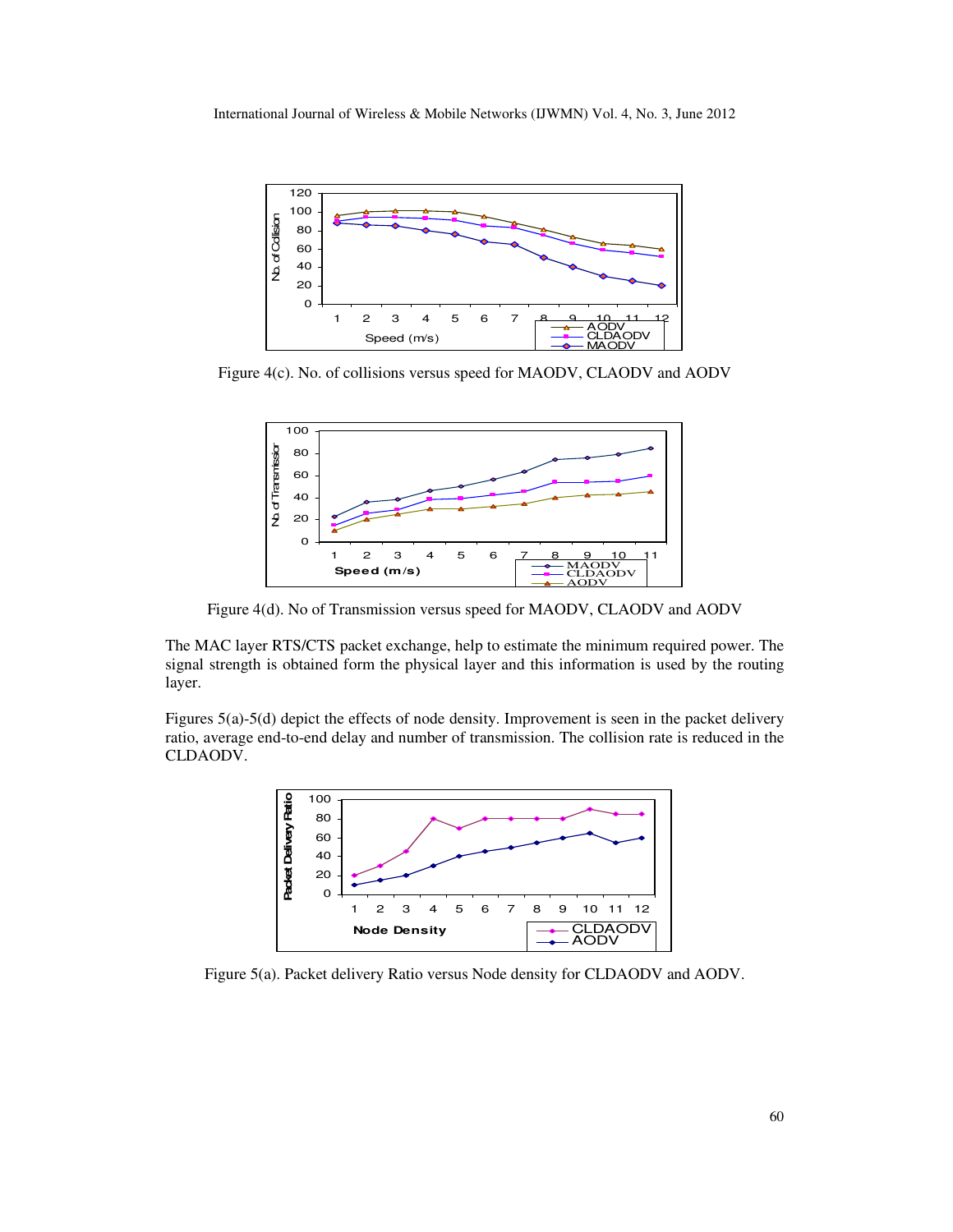![](_page_10_Figure_1.jpeg)

Figure 5(b). Average end-to-end delay versus Node Density for CLDAODV and AODV.

![](_page_10_Figure_3.jpeg)

Figure 5(c). No. of collision versus Node Density for CLDAODV and AODV.

![](_page_10_Figure_5.jpeg)

Figure 5(d).No. of transmission versus Node Density for CLDAODV And AODV.

The results as depicted in Figures 6(a)-6(d) show that the modified AODV protocol adaptively considers the threshold value and result into reduced delay, increased packet delivery ratio, and reduced route failure. The imposed threshold value on the signal strength affects the network connectivity. There is also improvement in routing overhead reduction due to reduced route failures. The cross-layer design need to be invoked in high density networks for better performance. The Modified AODV (MAODV) minimizes the number of hops when compared to the AODV with fixed variant. Hence the perfornance is improved in terms of increased packet delivery and reduced delay.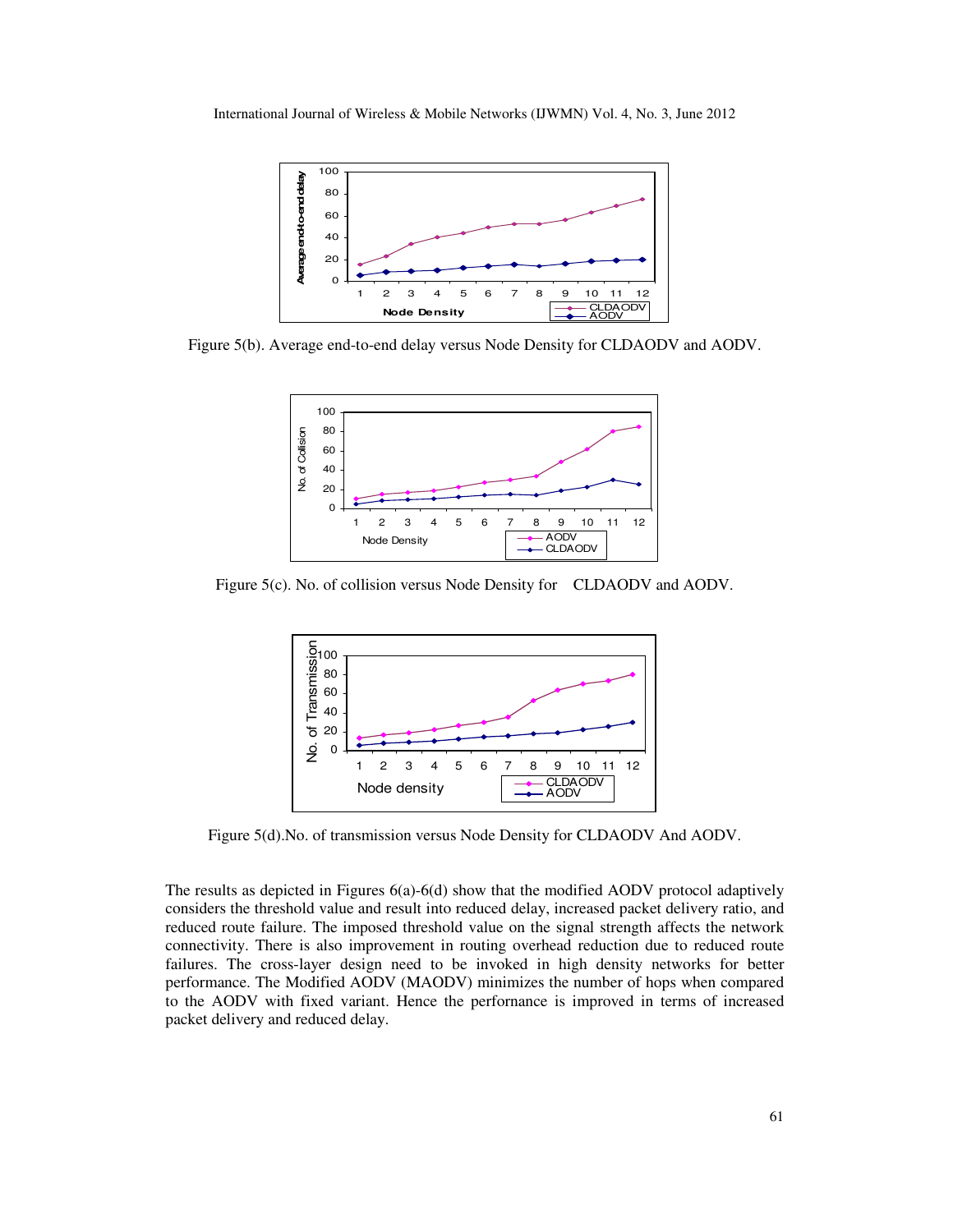## **6. CONCLUSION**

The high mobility and heterogeneous nature of the ad-hoc network results in collisions. The proposed cross-layer design is aimed to provide a solution for unidirectional link failure management, reliable route discovery, and power conservation. The link quality can be predicted by the received signal strength from the physical layer. The links having low signal strength can be discarded from the route selection. From the MAC layer, the minimum power required can be estimated by performing RTS/CTS packet exchange. Based on this, the application layer can readjust the transmission rate, to avoid collision.

One of the effective methods to reduce collision is to accompany the cross-layer design to achieve greater network capacity and spatial reuse. The proposed cross-layer design makes the AODV routing protocol to survive with heterogeneously powered ad-hoc networks by identifying and rejecting the asymmetric links at the RREQ broadcast stage itself. The most important fact is the network designers who must list down the conditions under which crosslayer design would improve the performance. To make accurate assessment of the state of the network efficient mechanisms need to be built into the protocol stack.

## **REFERENCES**

- [1] IEEE standard 802.11, Part 11: Wireless LAN Medium Access Control and Physical Layer Specifications, 1999.
- [2] V. Srivastava and M. Motani, "Cross-Layer Design: A Survey and the Road Ahead", IEEE Communications Magazine, Vol. 43, No. 12, pp. 112-119, 2005.
- [3] C. E. Perkins, E. M. Royer, and S. R. Das, "Ad-hoc On-demand Distance Vector (AODV) Routing", IETF MANET Working Group, IETF RFC 3561, Jul. 2003.
- [4] A. J. Goldsmith and S. B. Wicker, "Design Challenges for Energy-Constraint Ad-Hoc Wireless Networks", IEEE Wireless Comm., Vol. 9, No. 4, pp. 8-27, 2002.
- [5] S. Shakkotai, T. S. Rappaport, and P. C. Karlsson, "Cross-Layer Design for Wireless Networks", IEEE Communications Magazine, Vol. 41, pp. 74-80, Oct. 2003.
- [6] L. Chen, S. H. Low, M. Chiang, and J. C. Doyle, "Cross-layer Congestion Control, Routing and Scheduling Design in Ad-Hoc Wireless Networks", Proc. of  $25<sup>th</sup>$  IEEE International Conference on Computer Communications, pp 1-13, Apr. 2006.
- [7] B. Ramachandran and S. Shanmugavel, "Received Signal Strength based Cross-Layer Designs in Mobile Ad-Hoc Networks", IETE Technical Review, Vol. 25. No. 4, pp. 192-200, 2009.
- [8] A. N. Alkhwildi, S. Khan, K. K. Loo, H. S. Al-Raweshidy, "Adaptive Link with Routing Protocols using Cross-Layer Communication for MANET", ISSN: 1109-2742, Issue 11, Vol. 6, Nov. 2007.
- [9] J. Premalatha, P. Balasubramanie, and C. Venkatesh, "Cross-Layer Design to Improve QoS in Mobile Ad-Hoc Networks", Journal of Mobile Communication, Vol. 2, No. 2, pp. 52-58, 2008.
- [10] S. Mahlknecht, S. A. Madani, and M. Roetzer, "Energy Aware Distance Vector Routing Scheme for Data Centric Low-Power Wireless Sensor Networks", IEEE Communications Magazine, Vol. 40, pp. 70-76, Oct. 2005.
- [11] X. Xia, Q. Ren, and Q. Liang, "Cross-Layer Design for Mobile Ad-Hoc Networks: Energy, Throughput, and Delay Aware Approach", Proc. of IEEE Conference on Wireless Communications and Networking, Vol. 2, pp. 770-775, 2006.
- [12] M. Conti, G. Maselli, and G. Turi, "Cross-Layering in Mobile Ad-Hoc Network Design", IEEE Computer Society, pp. 48-51, Feb. 2004.